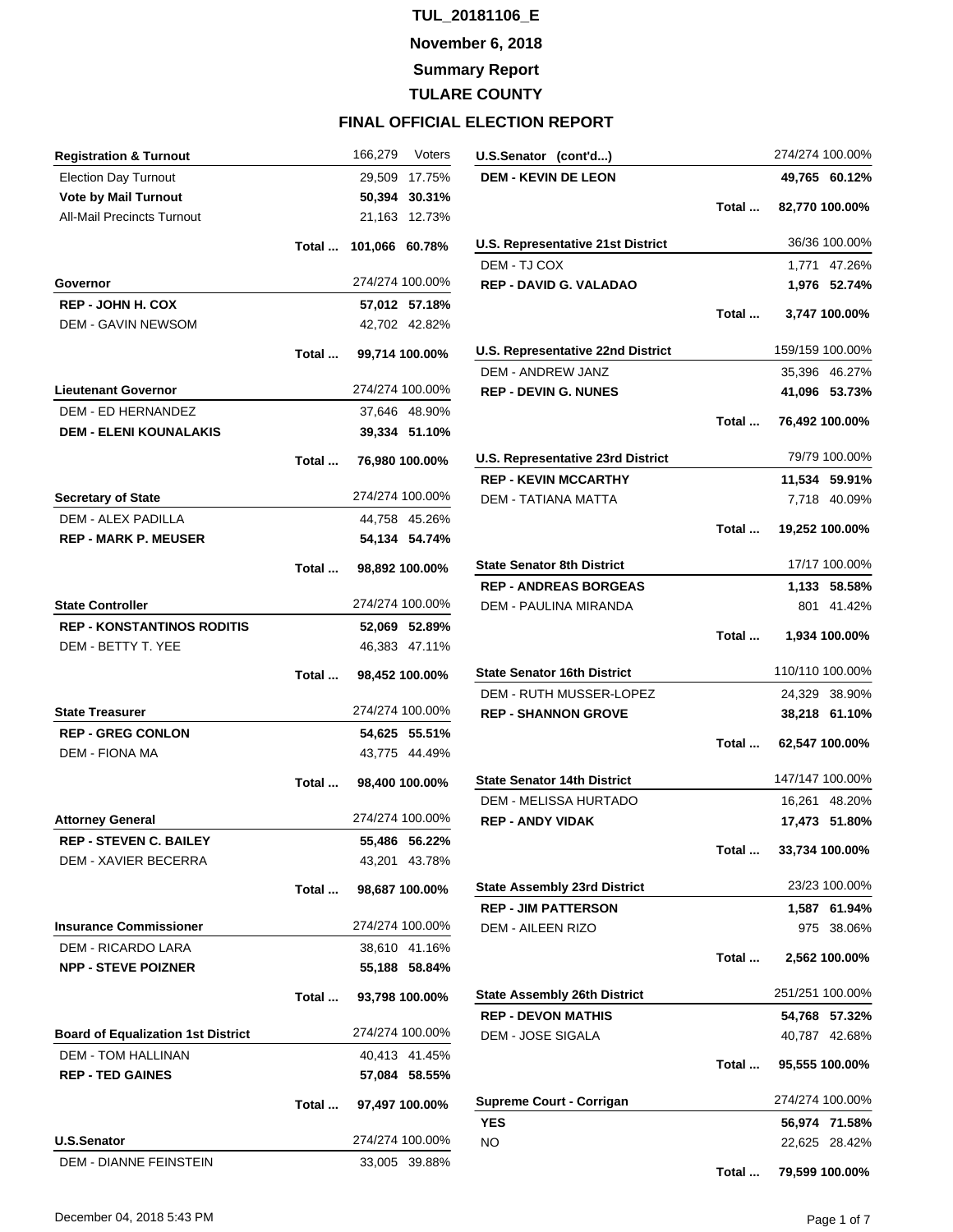**November 6, 2018**

**Summary Report**

**TULARE COUNTY**

#### **FINAL OFFICIAL ELECTION REPORT**

| <b>Supreme Court - Kruger</b>               |       | 274/274 100.00%                | Tulare Board of Ed, Trustee Area 4 (con                              |       |
|---------------------------------------------|-------|--------------------------------|----------------------------------------------------------------------|-------|
| <b>YES</b>                                  |       | 47,935 61.62%                  | NPP - ERNIE S. FLORES                                                |       |
| <b>NO</b>                                   |       | 29,852 38.38%                  | Write-In                                                             |       |
|                                             | Total | 77,787 100.00%                 |                                                                      | Total |
| <b>Appellate Court - Franson</b>            |       | 274/274 100.00%                | Kings Board of Ed, Trustee Area 3                                    |       |
| <b>YES</b>                                  |       | 48,456 63.07%                  | <b>NPP - MIKE ROBINSON</b>                                           |       |
| <b>NO</b>                                   |       | 28,374 36.93%                  | NPP - PAUL GILLUM                                                    |       |
|                                             | Total | 76,830 100.00%                 | Write-In                                                             |       |
|                                             |       |                                |                                                                      | Total |
| <b>Appellate Court - Desantos</b>           |       | 274/274 100.00%                |                                                                      |       |
| <b>YES</b>                                  |       | 48,981 63.62%                  | <b>College of the Sequoias-Gov Brd Mbr Wa</b>                        |       |
| <b>NO</b>                                   |       | 28,006 36.38%                  | <b>NPP - JOHN LEHN</b>                                               |       |
|                                             | Total | 76,987 100.00%                 | NPP - ALFRED BENAVIDES                                               |       |
|                                             |       |                                | Write-In                                                             |       |
| Appellate Court - Poochigian                |       | 274/274 100.00%                |                                                                      | Total |
| <b>YES</b>                                  |       | 54,068 69.70%                  |                                                                      |       |
| NO.                                         |       | 23,507 30.30%                  | College of the Sequoias-Gov Brd Mbr Wa                               |       |
|                                             | Total | 77,575 100.00%                 | NPP - V. WAYNE HARDCASTLE                                            |       |
|                                             |       |                                | <b>NPP - RAY MACARENO</b>                                            |       |
| <b>Appellate Court - Meehan</b>             |       | 274/274 100.00%                | Write-In                                                             |       |
| <b>YES</b>                                  |       | 48,289 64.07%                  |                                                                      | Total |
| NO.                                         |       | 27,085 35.93%                  |                                                                      |       |
|                                             | Total | 75,374 100.00%                 | <b>State Center CC Gov Brd Mbr TA-4</b>                              |       |
|                                             |       |                                | NPP - RONALD H. NISHINAKA                                            |       |
| <b>Appellate Court - Snauffer</b>           |       | 274/274 100.00%                | NPP - MAGDALENA GOMEZ                                                |       |
| <b>YES</b>                                  |       | 42,696 57.50%                  | Write-In                                                             |       |
| NO.                                         |       | 31,561 42.50%                  |                                                                      | Total |
|                                             | Total | 74,257 100.00%                 | Alpaugh USD Gov Brd Mbr                                              |       |
|                                             |       | 274/274 100.00%                | <b>NPP - DAVID CASTODIO</b>                                          |       |
| <b>Appellate Court - Smith</b>              |       |                                | <b>NPP - JAMES S. ATWELL</b>                                         |       |
| YES<br>NO.                                  |       | 45,798 61.88%<br>28,214 38.12% | NPP - RAFAEL LOERA-GONZALEZ                                          |       |
|                                             |       |                                | <b>NPP - DEBRA GIBBS</b>                                             |       |
|                                             | Total | 74,012 100.00%                 | Write-In                                                             |       |
| <b>Superintendent of Public Instruction</b> |       | 274/274 100.00%                |                                                                      | Total |
| <b>NPP - MARSHALL TUCK</b>                  |       | 54,513 63.72%                  |                                                                      |       |
| NPP - TONY K. THURMOND                      |       | 30,384 35.51%                  | Cutler-Orosi USD Gov Brd Mbr TA-2                                    |       |
| Write-In                                    |       | 656<br>0.77%                   | <b>NPP - REBECCA JIMENEZ</b>                                         |       |
|                                             | Total |                                | NPP - JESSE HUERTA                                                   |       |
|                                             |       | 85,553 100.00%                 | <b>NPP - MARY HELEN ESPINO</b><br>NPP - MARIA C. GONZALEZ            |       |
| <b>County Superintendent of Schools</b>     |       | 274/274 100.00%                | Write-In                                                             |       |
| <b>NPP - TIM HIRE</b>                       |       | 45,224 51.68%                  |                                                                      |       |
| <b>NPP - CRAIG WHEATON</b>                  |       | 41,680 47.63%                  |                                                                      | Total |
| Write-In                                    |       | 600<br>0.69%                   |                                                                      |       |
|                                             | Total | 87,504 100.00%                 | Cutler-Orosi USD Gov Brd Mbr TA-3<br><b>NPP - SANDRA M. WILLIAMS</b> |       |
|                                             |       |                                | NPP - ALEX MARROQUIN                                                 |       |
| Tulare Board of Ed, Trustee Area 4          |       | 60/60 100.00%                  |                                                                      |       |
| <b>NPP - JUDY COBLE</b>                     |       | 4,337 50.74%                   |                                                                      |       |

December 04, 2018 5:43 PM Page 2 of 7

**Cutler-Orosi USD Gov Brd Mbr TA-3** 4/4 100.00% **NPP - SANDRA M. WILLIAMS 261 55.65%** 200 42.64%

**Tulare Board of Ed, Trustee Area 4 (cont** 60/60 100.00% 4,155 48.61% 55 0.64% **Total ... 8,547 100.00%**

> **Kings Board of Ed, Trustee Area 3** 4/4 100.00% **NPP - MIKE ROBINSON 31 64.58%** 17 35.42%  $0.00\%$ **Total ... 48 100.00%**

**College of the Sequoias-Gov Brd Mbr Wa** 15/15 100.00% **NPP - JOHN LEHN 683 51.63%** 633 47.85% 7 0.53%

**Total ... 1,323 100.00%**

**College of the Sequoias-Gov Brd Mbr Wa** 58/58 100.00% 4,575 44.26% **NPP - RAY MACARENO 5,691 55.05%** 71 0.69%

**Total ... 10,337 100.00%**

**State Center CC Gov Brd Mbr TA-4** 16/16 100.00% **NPP - RONALD H. NISHINAKA 2,765 50.66%** 2,670 48.92% 23 0.42%

**Total ... 5,458 100.00%**

**Alpaugh USD Gov Brd Mbr** 2/2 100.00% **NPP - DAVID CASTODIO 48 22.54% NPP - JAMES S. ATWELL 58 27.23%** 46 21.60% **NPP - DEBRA GIBBS 58 27.23%**  $3$  1.41% **Total ... 213 100.00%**

**Cutler-Orosi USD Gov Brd Mbr TA-2** 2/2 100.00% **NPP - REBECCA JIMENEZ 191 30.03%** 157 24.69% **NPP - MARY HELEN ESPINO 164 25.79%** 117 18.40% 7 1.10% **Total ... 636 100.00%**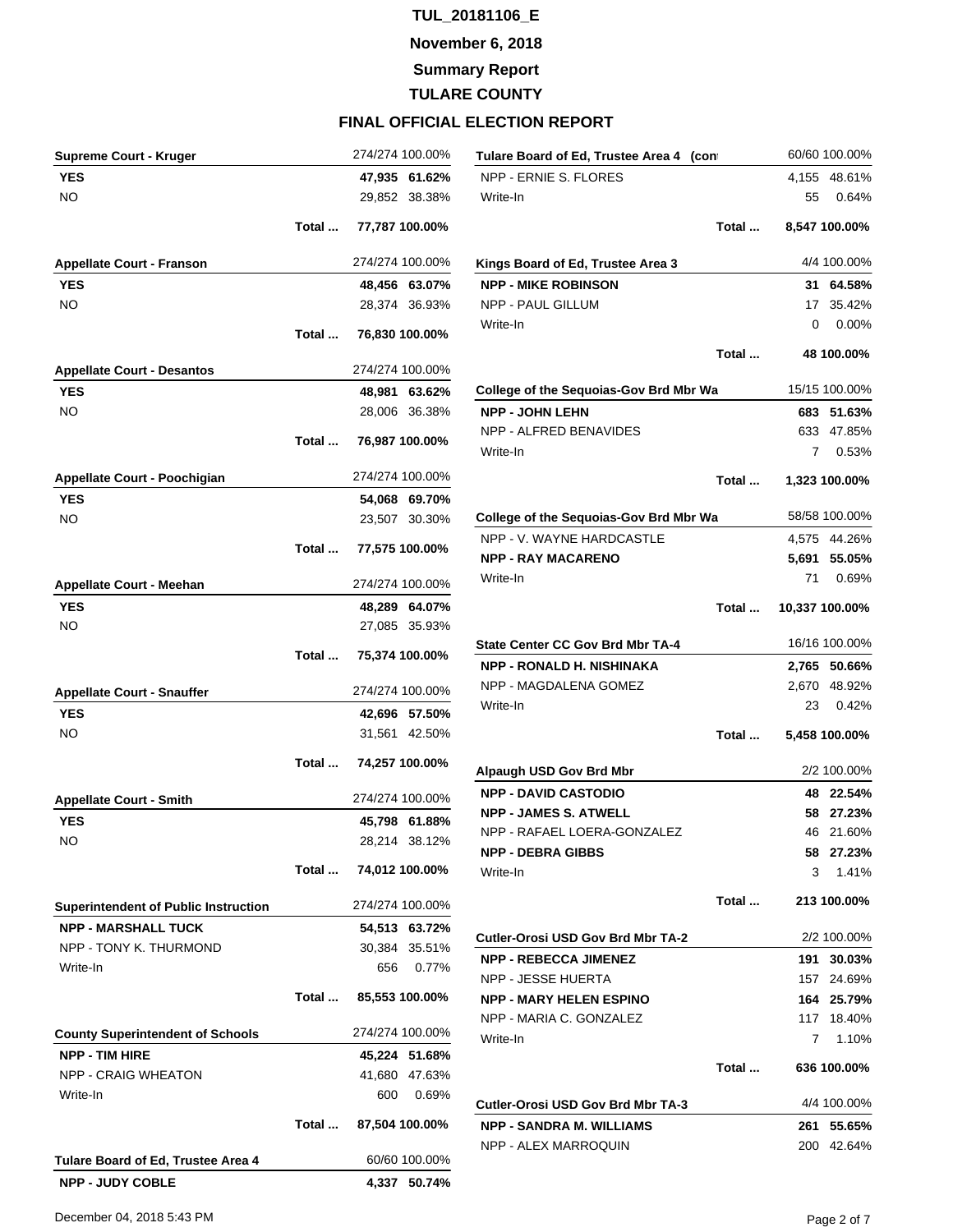**November 6, 2018**

**Summary Report**

**TULARE COUNTY**

| Cutler-Orosi USD Gov Brd Mbr TA-3 (co |       |      | 4/4 100.00%   |
|---------------------------------------|-------|------|---------------|
| Write-In                              |       | 8    | 1.71%         |
|                                       | Total |      | 469 100.00%   |
| Dinuba Joint USD Gov Brd Mbr TA-3     |       |      | 3/3 100.00%   |
| <b>NPP - BEVERLY KEEL-WORRELL</b>     |       |      | 529 59.64%    |
| NPP - ALMA MARTINEZ                   |       |      | 354 39.91%    |
| Write-In                              |       | 4    | 0.45%         |
|                                       | Total |      | 887 100.00%   |
| <b>Farmersville USD Gov Brd Mbr</b>   |       |      | 6/6 100.00%   |
| <b>NPP - JOHN ALVAREZ</b>             |       |      | 799 24.14%    |
| <b>NPP - LUPE FERNANDEZ</b>           |       |      | 600 18.13%    |
| <b>NPP - JORGE VAZQUEZ</b>            |       |      | 751 22.69%    |
| NPP - ROBERTO TORRES                  |       |      | 380 11.48%    |
| NPP - AUGIE MACARENO                  |       |      | 403 12.18%    |
| NPP - MYRA MARTINEZ                   |       | 341  | 10.30%        |
| Write-In                              |       | 36   | 1.09%         |
|                                       | Total |      | 3,310 100.00% |
| Porterville USD Gov Brd Mbr TA-7      |       |      | 26/26 100.00% |
| <b>NPP - JIM CARSON</b>               |       |      | 1.860 76.14%  |
| NPP - RUDY RUIZ                       |       |      | 575 23.54%    |
| Write-In                              |       | 8    | 0.33%         |
|                                       | Total |      | 2,443 100.00% |
| Visalia USD Gov Brd Mbr TA-1          |       |      | 10/10 100.00% |
| <b>NPP - MIKE MOBERLY</b>             |       |      | 2,707 43.19%  |
| <b>NPP - WALTA S. GAMOIAN</b>         |       |      | 3,529 56.30%  |
| Write-In                              |       | 32   | 0.51%         |
|                                       | Total |      | 6,268 100.00% |
| <b>Visalia USD Gov Brd Mbr TA-3</b>   |       |      | 9/9 100.00%   |
| <b>NPP - JOY NAYLOR</b>               |       |      | 3,516 60.47%  |
| <b>NPP - JIM L. QUALLS</b>            |       |      | 2,276 39.15%  |
| Write-In                              |       | 22 — | 0.38%         |
|                                       | Total |      | 5,814 100.00% |
| Visalia USD Gov Brd Mbr TA-4          |       |      | 18/18 100.00% |
| <b>NPP - JOHN L. CRABTREE</b>         |       |      | 4,402 75.70%  |
| NPP - MARIO A. TORRES                 |       |      | 1,381 23.75%  |
| Write-In                              |       | 32   | 0.55%         |
|                                       | Total |      | 5,815 100.00% |
| Visalia USD Gov Brd Mbr TA-5 ST       |       |      | 4/4 100.00%   |
| <b>NPP - NIESSEN ERIC FOSTER</b>      |       |      | 1,843 35.37%  |
| NPP - MEGAN CASEBEER SOLENO           |       |      | 1,795 34.45%  |
|                                       |       |      |               |

| Visalia USD Gov Brd Mbr TA-5 ST (cont' |       |     | 4/4 100.00%   |
|----------------------------------------|-------|-----|---------------|
| Write-In                               |       | 31  | 0.59%         |
|                                        | Total |     | 5,211 100.00% |
| <b>Woodlake USD Gov Brd Mbr TA-B</b>   |       |     | 3/3 100.00%   |
| <b>NPP - HELEN RENTERIA</b>            |       | 86  | 26.54%        |
| <b>NPP - DONNA HILLS FRASER</b>        |       |     | 133 41.05%    |
| NPP - ARMIDA VALERO MARTINEZ           |       | 105 | 32.41%        |
| Write-In                               |       | 0   | 0.00%         |
|                                        | Total |     | 324 100.00%   |
| Kingsburg Joint Union HS GBM Area-2    |       |     | 1/1 100.00%   |
| <b>NPP - BRENT R. LUNDE</b>            |       |     | 4 80.00%      |
| NPP - CORINA MENDOZA                   |       | 1   | 20.00%        |
| Write-In                               |       | 0   | 0.00%         |
|                                        | Total |     | 5 100.00%     |
|                                        |       |     |               |
| Burton Elem SD Gov Brd Mbr Area-4      |       |     | 5/5 100.00%   |
| NPP - SHELBIE AKIN                     |       | 317 | 42.04%        |
| <b>NPP - DANIEL FIGUEROA</b>           |       | 437 | 57.96%        |
| Write-In                               |       | 0   | 0.00%         |
|                                        | Total |     | 754 100.00%   |
| Burton Elem SD Gov Brd Mbr Area-5 ST   |       |     | 6/6 100.00%   |
| NPP - ANDREW CHANDLER                  |       | 340 | 49.06%        |
| <b>NPP - VIKKI CERVANTES</b>           |       |     | 349 50.36%    |
| Write-In                               |       | 4   | 0.58%         |
|                                        | Total |     | 693 100.00%   |
| <b>Earlimart Elem SD Gov Brd Mbr</b>   |       |     | 3/3 100.00%   |
| NPP - MONICA LOPEZ FRANKS              |       | 260 | 15.32%        |
| NPP - BRIAN E. FRANKS                  |       |     | 208 12.26%    |
| <b>NPP - MIKE FERNANDEZ</b>            |       | 309 | 18.21%        |
| <b>NPP - YOLANDA DURAN</b>             |       | 329 | 19.39%        |
| NPP - ANDRES VALDEZ                    |       | 294 | 17.32%        |
| <b>NPP - GLORIA BORUNDA</b>            |       | 295 | 17.38%        |
| Write-In                               |       | 2   | 0.12%         |
|                                        | Total |     | 1,697 100.00% |
| Palo Verde Elem SD Gov Brd Mbr         |       |     | 4/4 100.00%   |
| <b>NPP - LORRAINE CLEEK</b>            |       | 187 | 24.77%        |
| <b>NPP - NATALIE CARDOSA COELHO</b>    |       | 188 | 24.90%        |
| <b>NPP - JUAN ANGEL</b>                |       | 61  | 8.08%         |
| NPP - RICK RODRIGUEZ                   |       | 58  | 7.68%         |
| <b>NPP - CHRIS DE AZEVEDO</b>          |       | 151 | 20.00%        |
| NPP - DEBRA J. HARPER                  |       | 57  | 7.55%         |
| NPP - MARIA MARTINEZ                   |       | 52  | 6.89%         |
| Write-In                               |       | 1.  | 0.13%         |
|                                        | Total |     | 755 100.00%   |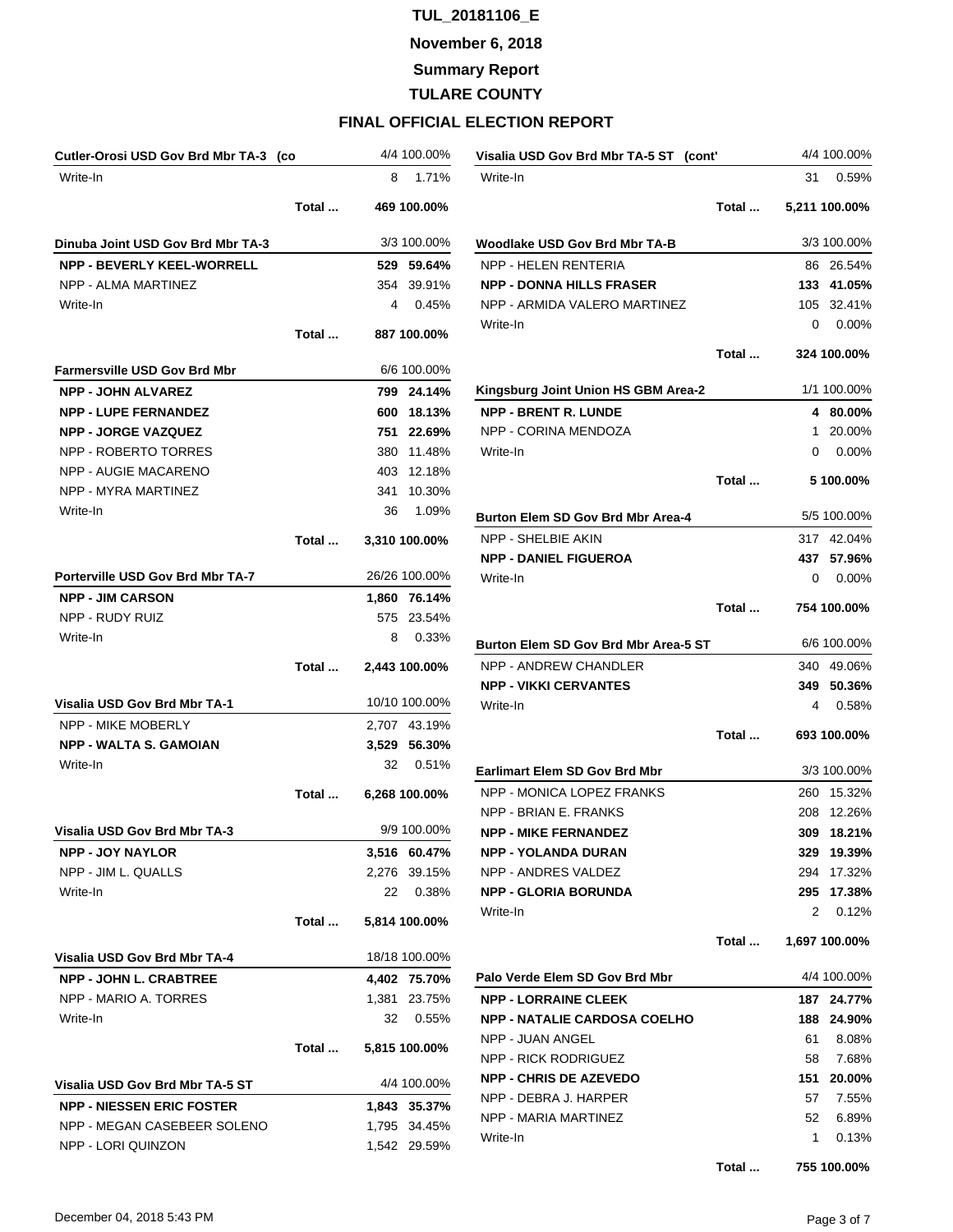**November 6, 2018**

**Summary Report**

**TULARE COUNTY**

| <b>Richgrove Elem SD Gov Brd Mbr</b>  |       |              | 4/4 100.00% |
|---------------------------------------|-------|--------------|-------------|
| <b>NPP - MARISELA LOPEZ</b>           |       | 155          | 24.11%      |
| NPP - IRENE R. FLORES                 |       | 80           | 12.44%      |
| NPP - JOSEPHINE B. VALENCIA           |       | 61           | 9.49%       |
| <b>NPP - MARTHA MARTINEZ</b>          |       | 128          | 19.91%      |
| NPP - ROBERTA MENDOZA                 |       | 55           | 8.55%       |
| <b>NPP - ALEX GUERRERO</b>            |       | 160          | 24.88%      |
| Write-In                              |       | 4            | 0.62%       |
|                                       | Total |              | 643 100.00% |
| Sunnyside Union ESD Gov Brd Mbr Area- |       |              | 6/6 100.00% |
| NPP - LUANA E. LEAVENS                |       | 22           | 17.60%      |
| <b>NPP - SCHUYLER GLOVER</b>          |       | 103          | 82.40%      |
| Write-In                              |       | 0            | 0.00%       |
|                                       | Total |              | 125 100.00% |
| Dinuba City Council Ward-2            |       |              | 1/1 100.00% |
| NPP - VICTORIO G. ROJAS               |       |              | 213 49.65%  |
| <b>NPP - MARIBEL REYNOSA</b>          |       | 215          | 50.12%      |
| Write-In                              |       | 1            | 0.23%       |
|                                       | Total |              | 429 100.00% |
| Dinuba City Council Ward-3            |       |              | 2/2 100.00% |
| <b>NPP - ARMANDO LONGORIA</b>         |       |              | 349 60.28%  |
| <b>NPP - SAL MEDINA</b>               |       | 222          | 38.34%      |
| Write-In                              |       | 8            | 1.38%       |
|                                       |       |              |             |
|                                       | Total |              | 579 100.00% |
| Dinuba City Council Ward-4            |       |              | 1/1 100.00% |
| NPP - TISH PEREZ                      |       | 408          | 45.74%      |
| <b>NPP - KULDIP THUSU</b>             |       | 482          | 54.04%      |
| Write-In                              |       | $\mathbf{2}$ | 0.22%       |
|                                       | Total |              | 892 100.00% |
| <b>Exeter City Council Dist-A</b>     |       |              | 2/2 100.00% |
| <b>NPP - MELANIE MORTON</b>           |       | 205          | 44.86%      |
| <b>NPP - TERESA BOYCE</b>             |       | 249          | 54.49%      |
| Write-In                              |       | 3            | 0.66%       |
|                                       | Total |              | 457 100.00% |
| <b>Farmersville City Council</b>      |       |              | 3/3 100.00% |
| <b>NPP - TINA HERNANDEZ</b>           |       | 537          | 16.90%      |
| NPP - DEBORAH ANN VAZQUEZ             |       | 345          | 10.86%      |
| NPP - DANNY D. VALDOVINOS, JR.        |       | 423          | 13.31%      |
| <b>NPP - RUBEN MACARENO</b>           |       | 603          | 18.97%      |
| NPP - CARRIE ELAINE ORTIZ             |       | 252          | 7.93%       |
| NPP - MATT SISK                       |       | 496          | 15.61%      |
| <b>NPP - PAUL BOYER</b>               |       | 512          | 16.11%      |
|                                       |       |              |             |

| Farmersville City Council (cont'd)     |       |    | 3/3 100.00%   |
|----------------------------------------|-------|----|---------------|
| Write-In                               |       | 10 | 0.31%         |
|                                        | Total |    | 3,178 100.00% |
| <b>Lindsay City Council</b>            |       |    | 2/2 100.00%   |
| <b>NPP - YOLANDA FLORES</b>            |       |    | 767 32.20%    |
| NPP - ESTEBAN "STEVE" VELASQUEZ        |       |    | 487 20.45%    |
| <b>NPP - DANNY SALINAS</b>             |       |    | 479 20.11%    |
| <b>NPP - ROSAENA AREVALO-SANCHEZ</b>   |       |    | 624 26.20%    |
| Write-In                               |       | 25 | 1.05%         |
|                                        | Total |    | 2,382 100.00% |
| <b>Porterville City Council Dist-1</b> |       |    | 5/5 100.00%   |
| NPP - RUSSELL "BUCK" FLETCHER          |       |    | 403 22.27%    |
| NPP - CAMERON J. HAMILTON              |       |    | 687 37.96%    |
| <b>NPP - DANIEL PEÑALOZA</b>           |       |    | 716 39.56%    |
| Write-In                               |       | 4  | 0.22%         |
|                                        | Total |    | 1,810 100.00% |
| <b>Tulare City Council Area-2</b>      |       |    | 2/2 100.00%   |
| <b>NPP - TERRY A. SAYRE</b>            |       |    | 716 52.34%    |
| NPP - ALEX GUTIERREZ                   |       |    | 644 47.08%    |
| Write-In                               |       | 8  | 0.58%         |
|                                        | Total |    | 1,368 100.00% |
| <b>Tulare City Council Area-4</b>      |       |    | 3/3 100.00%   |
| <b>NPP - CHRIS HARRELL</b>             |       |    | 1,399 44.12%  |
| <b>NPP - DENNIS A. MEDEROS</b>         |       |    | 1,751 55.22%  |
| Write-In                               |       | 21 | 0.66%         |
|                                        | Total |    | 3,171 100.00% |
| <b>Visalia City Council Dist-3</b>     |       |    | 14/14 100.00% |
| <b>NPP - BRIAN POOCHIGIAN</b>          |       |    | 4,030 50.50%  |
| NPP - STEVE WOODS                      |       |    | 1,372 17.19%  |
| NPP - MERRITT D. WISEMAN               |       |    | 2,561 32.09%  |
| Write-In                               |       |    | 17 0.21%      |
|                                        | Total |    | 7,980 100.00% |
| <b>Woodlake City Council</b>           |       |    | 2/2 100.00%   |
| <b>NPP - LOUIE LOPEZ</b>               |       |    | 516 20.91%    |
| NPP - LUPE ROBLES PINON                |       |    | 344 13.94%    |
| <b>NPP - FRANCES ORTIZ</b>             |       |    | 545 22.08%    |
| NPP - FLORENCIO GUERRA, JR.            |       |    | 473 19.17%    |
| NPP - GREG GONZALEZ, JR.               |       |    | 561 22.73%    |
| Write-In                               |       | 29 | 1.18%         |
|                                        | Total |    | 2,468 100.00% |
| <b>Poplar Comm Svcs Dist Dir</b>       |       |    | 3/3 100.00%   |
| <b>NPP - ARTURO "ART" RODRIGUEZ</b>    |       |    | 50 29.59%     |
| NPP - JANIE TALAMANTEZ                 |       | 31 | 18.34%        |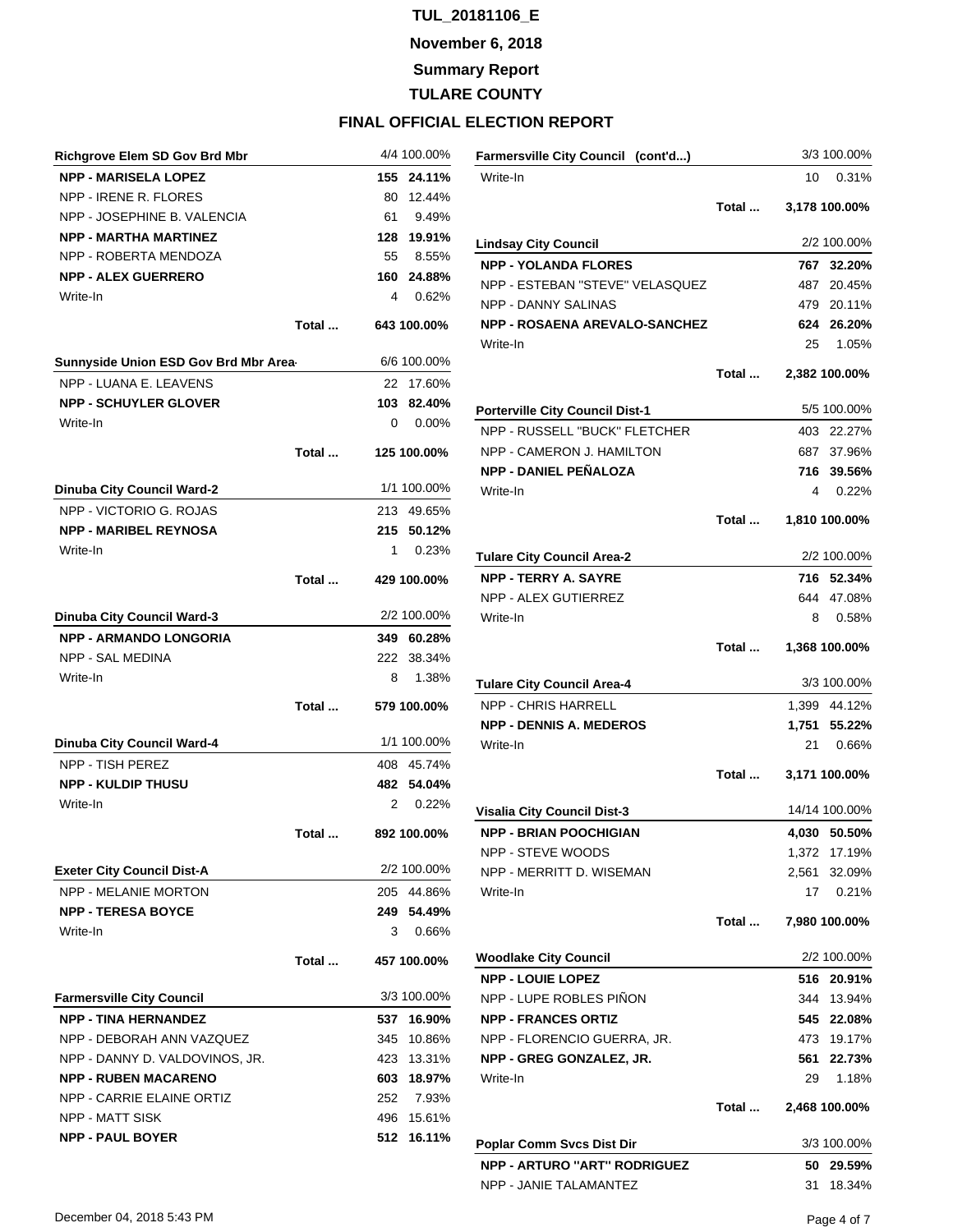**November 6, 2018**

**Summary Report**

**TULARE COUNTY**

### **FINAL OFFICIAL ELECTION REPORT**

| Poplar Comm Svcs Dist Dir (cont'd)  |       | 3/3 100.00%           | Alpaugh Irrigation Dist Dir (cont'd)      |       |                | 2/2 100.00% |
|-------------------------------------|-------|-----------------------|-------------------------------------------|-------|----------------|-------------|
| <b>NPP - ANEES MUTHANA</b>          |       | 21 12.43%             | NPP - KEVIN SAELAND                       |       |                | 29 29.29%   |
| <b>NPP - NORMA GARCIA</b>           |       | 65 38.46%             | <b>NPP - KENNETH GIBBS</b>                |       |                | 40 40.40%   |
| Write-In                            |       | 2<br>1.18%            | Write-In                                  |       | 1              | 1.01%       |
|                                     | Total | 169 100.00%           |                                           | Total |                | 99 100.00%  |
| <b>Richgrove Comm Svcs Dist Dir</b> |       | 3/3 100.00%           | Lower Tule River Irrig Dist Dir Div-5     |       |                | 1/1 100.00% |
| <b>NPP - SERGIO CARRILLO</b>        |       | 161 28.30%            | NPP - JOHN WILLIAM ROELOFFS               |       |                | 20 40.00%   |
| <b>NPP - CHRIS CERVANTES</b>        |       | 110 19.33%            | <b>NPP - JOSHUA S. PITIGLIANO</b>         |       |                | 30 60.00%   |
| NPP - RUBEN DANILO PANIAGUA         |       | 108 18.98%            | Write-In                                  |       | 0              | 0.00%       |
| <b>NPP - YOLANDA VILLARREAL</b>     |       | 124 21.79%            |                                           | Total |                | 50 100.00%  |
| NPP - DANIELA GARCIA                |       | 59 10.37%             |                                           |       |                |             |
| Write-In                            |       | 1.23%<br>$\mathbf{7}$ | Terra Bella Irrigation Dist Dir Div-3     |       |                | 6/6 100.00% |
|                                     | Total | 569 100.00%           | NPP - RAY CHRISPENS                       |       |                | 144 24.24%  |
|                                     |       |                       | <b>NPP - EDWIN L. WHEATON</b>             |       |                | 447 75.25%  |
| Yettem-Seville Comm Svcs Dist Dir   |       | 3/3 100.00%           | Write-In                                  |       | 3              | 0.51%       |
| <b>NPP - GREGORIO FRIAS</b>         |       | 30 14.63%             |                                           |       |                |             |
| <b>NPP - CHRISTOPHER KEMPER</b>     |       | 44 21.46%             |                                           | Total |                | 594 100.00% |
| NPP - MICHAEL "MIKE" VILLARREAL     |       | 27 13.17%             | Dinuba Memorial Dist Dir Vet Seat-2       |       | 14/14 100.00%  |             |
| <b>NPP - LINDA GUTTIERREZ</b>       |       | 30 14.63%             | NPP - JERRY LEE WHITAKER                  |       |                | 723 15.19%  |
| <b>NPP - MANUEL GONZALEZ</b>        |       | 38 18.54%             | NPP - JOE MARTINEZ                        |       | 1,729 36.32%   |             |
| <b>NPP - ERIK GONZALEZ</b>          |       | 32 15.61%             | <b>NPP - MELVIN K. GONG</b>               |       | 2,278 47.86%   |             |
| Write-In                            |       | 4<br>1.95%            | Write-In                                  |       | 30             | 0.63%       |
|                                     | Total | 205 100.00%           |                                           |       |                |             |
|                                     |       |                       |                                           | Total | 4,760 100.00%  |             |
| Kaweah Delta HCD Dir Zone-2         |       | 7/7 100.00%           | South Tulare Memorial Dist Dir Vet Seat-1 |       | 17/17 100.00%  |             |
| NPP - RICHARD RANDOLPH              |       | 2,155 42.73%          | NPP - RALPH L. REEDER                     |       |                | 526 28.29%  |
| <b>NPP - LYNN HAVARD MIRVISS</b>    |       | 2,854 56.59%          | NPP - MARYANN PERRY- FELEMI               |       | 1,317 70.84%   |             |
| Write-In                            |       | 34 0.67%              | Write-In                                  |       | 16             | 0.86%       |
|                                     | Total | 5,043 100.00%         |                                           | Total | 1,859 100.00%  |             |
| <b>Kingsburg Tri-County HCD Dir</b> |       | 3/3 100.00%           |                                           |       |                |             |
| <b>NPP - ARLIE ROGERS</b>           |       | 192 24.49%            | Visalia Memorial Dist Dir Non-Vet Seat    |       | 68/68 100.00%  |             |
| NPP - TIFFANY DIX                   |       | 114 14.54%            | <b>NPP - STEVEN MARTINEZ</b>              |       | 22,499 81.53%  |             |
| <b>NPP - GARY W. NELSON</b>         |       | 224 28.57%            | NPP - AMADOR GARCIA, JR.                  |       | 4,862 17.62%   |             |
| NPP - GLENN C. SNYDER               |       | 97 12.37%             | Write-In                                  |       | 234            | 0.85%       |
| <b>NPP - BRUCE A. BLAYNEY</b>       |       | 156 19.90%            |                                           | Total | 27,595 100.00% |             |
| Write-In                            |       | 0.13%<br>1            |                                           |       |                |             |
|                                     |       |                       | Visalia Memorial Dist Dir Vet Seat        |       | 68/68 100.00%  |             |
|                                     | Total | 784 100.00%           | NPP - CJ CANTU                            |       | 12,797 46.01%  |             |
| Lindsay Local Hospital Dist Dir     |       | 13/13 100.00%         | <b>NPP - DAVID LOPEZ</b>                  |       | 14,805 53.23%  |             |
| NPP - IGNACIO T. ALCOCER            |       | 483 12.38%            | Write-In                                  |       | 212            | 0.76%       |
| <b>NPP - RICK LOFTIN</b>            |       | 1,299 33.28%          |                                           | Total | 27,814 100.00% |             |
| <b>NPP - VALERIE VELASQUEZ</b>      |       | 1,281 32.82%          |                                           |       |                |             |
| NPP - ELIZABETH LISA WAGGONER       |       | 823 21.09%            | <b>Earlimart PUD Director Seat-1</b>      |       |                | 2/2 100.00% |
| Write-In                            |       | 17<br>0.44%           | <b>NPP - DAVID AMAYA</b>                  |       | 281            | 52.13%      |
|                                     |       |                       | NPP - MIKE FERNANDEZ                      |       |                | 258 47.87%  |
|                                     | Total | 3,903 100.00%         | Write-In                                  |       | 0              | 0.00%       |
| <b>Alpaugh Irrigation Dist Dir</b>  |       | 2/2 100.00%           |                                           | Total |                | 539 100.00% |
| <b>NPP - JAMES MORRIS</b>           |       | 29 29.29%             |                                           |       |                |             |
|                                     |       |                       |                                           |       |                |             |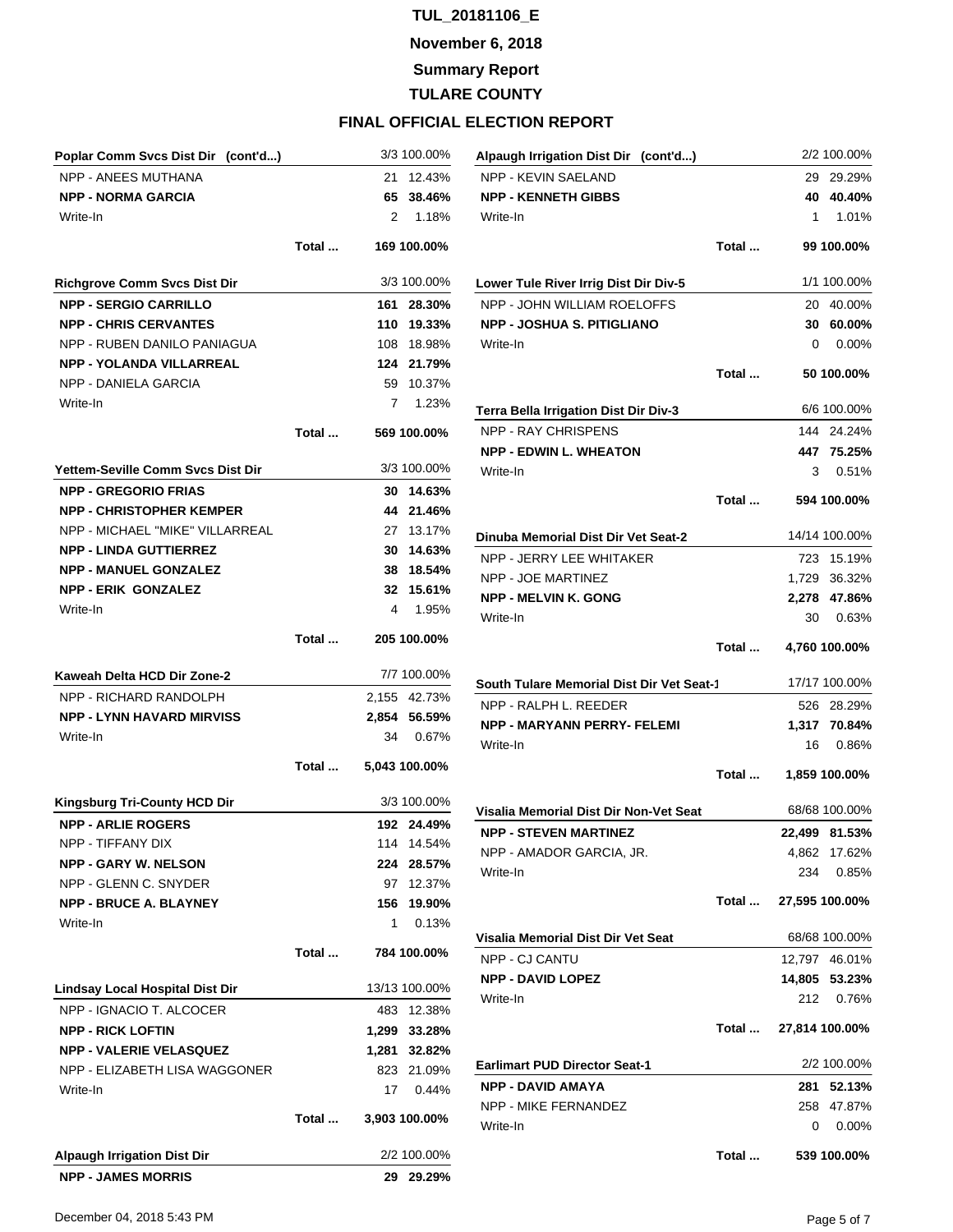**November 6, 2018**

**Summary Report**

**TULARE COUNTY**

| <b>Strathmore PUD Director Seat-1</b> |       |                 | 3/3 100.00% | Proposition 10 (cont'd)               |       |    | 274/274 100.00% |
|---------------------------------------|-------|-----------------|-------------|---------------------------------------|-------|----|-----------------|
| <b>NPP - CHRISTINA LIGHTNER</b>       |       |                 | 117 61.26%  | NO                                    |       |    | 72,967 74.84%   |
| NPP - ALLANEY BRIGGS                  |       |                 | 72 37.70%   |                                       |       |    |                 |
| Write-In                              |       | 2               | 1.05%       |                                       | Total |    | 97,502 100.00%  |
|                                       | Total |                 | 191 100.00% | <b>Proposition 11</b>                 |       |    | 274/274 100.00% |
|                                       |       |                 |             | <b>YES</b>                            |       |    | 61,860 63.67%   |
| <b>Proposition 1</b>                  |       | 274/274 100.00% |             | <b>NO</b>                             |       |    | 35,291 36.33%   |
| <b>YES</b>                            |       | 40,533 42.65%   |             |                                       | Total |    | 97,151 100.00%  |
| <b>NO</b>                             |       | 54,507 57.35%   |             |                                       |       |    |                 |
|                                       | Total | 95,040 100.00%  |             | <b>Proposition 12</b>                 |       |    | 274/274 100.00% |
|                                       |       |                 |             | <b>YES</b>                            |       |    | 42,284 43.65%   |
| <b>Proposition 2</b>                  |       | 274/274 100.00% |             | <b>NO</b>                             |       |    | 54,582 56.35%   |
| <b>YES</b>                            |       | 48,272 50.82%   |             |                                       | Total |    | 96,866 100.00%  |
| <b>NO</b>                             |       | 46,706 49.18%   |             |                                       |       |    |                 |
|                                       | Total | 94,978 100.00%  |             | <b>Measure A-Visalia USD</b>          |       |    | 72/72 100.00%   |
|                                       |       |                 |             | <b>BONDS YES</b>                      |       |    | 24,297 60.14%   |
| <b>Proposition 3</b>                  |       | 274/274 100.00% |             | <b>BONDS NO</b>                       |       |    | 16,103 39.86%   |
| <b>YES</b>                            |       | 49,794 52.92%   |             |                                       | Total |    | 40,400 100.00%  |
| <b>NO</b>                             |       | 44,293 47.08%   |             |                                       |       |    |                 |
|                                       | Total | 94,087 100.00%  |             | <b>Measure B-Ducor Union Elem SD</b>  |       |    | 5/5 100.00%     |
|                                       |       |                 |             | <b>BONDS YES</b>                      |       |    | 136 51.32%      |
| <b>Proposition 4</b>                  |       | 274/274 100.00% |             | <b>BONDS NO</b>                       |       |    | 129 48.68%      |
| <b>YES</b>                            |       | 56,131 59.08%   |             |                                       | Total |    | 265 100.00%     |
| <b>NO</b>                             |       | 38,881 40.92%   |             |                                       |       |    |                 |
|                                       | Total | 95,012 100.00%  |             | <b>Measure C-Stone Corral Elem SD</b> |       |    | 5/5 100.00%     |
|                                       |       |                 |             | <b>BONDS YES</b>                      |       |    | 57 64.77%       |
| <b>Proposition 5</b>                  |       | 274/274 100.00% |             | <b>BONDS NO</b>                       |       | 31 | 35.23%          |
| <b>YES</b>                            |       | 38,141 39.60%   |             |                                       | Total |    | 88 100.00%      |
| <b>NO</b>                             |       | 58,176 60.40%   |             |                                       |       |    |                 |
|                                       | Total | 96,317 100.00%  |             | <b>Measure E-Three Rivers Elem SD</b> |       |    | 8/8 100.00%     |
|                                       |       |                 |             | <b>BONDS YES</b>                      |       |    | 838 66.14%      |
| <b>Proposition 6</b>                  |       | 274/274 100.00% |             | <b>BONDS NO</b>                       |       |    | 429 33.86%      |
| <b>YES</b>                            |       | 56,848 57.94%   |             |                                       | Total |    | 1,267 100.00%   |
| <b>NO</b>                             |       | 41,264 42.06%   |             |                                       |       |    |                 |
|                                       | Total | 98,112 100.00%  |             | <b>Measure G-City of Lindsay</b>      |       |    | 2/2 100.00%     |
|                                       |       | 274/274 100.00% |             | <b>YES</b>                            |       |    | 1,059 69.58%    |
| <b>Proposition 7</b>                  |       |                 |             | <b>NO</b>                             |       |    | 463 30.42%      |
| <b>YES</b>                            |       | 45,647 47.25%   |             |                                       | Total |    | 1,522 100.00%   |
| <b>NO</b>                             |       | 50,960 52.75%   |             |                                       |       |    |                 |
|                                       | Total | 96,607 100.00%  |             | <b>Measure I-City of Porterville</b>  |       |    | 21/21 100.00%   |
|                                       |       |                 |             | <b>YES</b>                            |       |    | 6,322 64.05%    |
| <b>Proposition 8</b>                  |       | 274/274 100.00% |             | <b>NO</b>                             |       |    | 3,548 35.95%    |
| <b>YES</b>                            |       | 28,109 28.79%   |             |                                       | Total |    | 9,870 100.00%   |
| <b>NO</b>                             |       | 69,542 71.21%   |             |                                       |       |    |                 |
|                                       | Total | 97,651 100.00%  |             | <b>Measure Y-Yettem-Seville</b>       |       |    | 3/3 100.00%     |
|                                       |       |                 |             | <b>YES</b>                            |       |    | 43 71.67%       |
| <b>Proposition 10</b>                 |       | 274/274 100.00% |             | <b>NO</b>                             |       |    | 17 28.33%       |
| <b>YES</b>                            |       | 24,535 25.16%   |             |                                       | Total |    | 60 100.00%      |